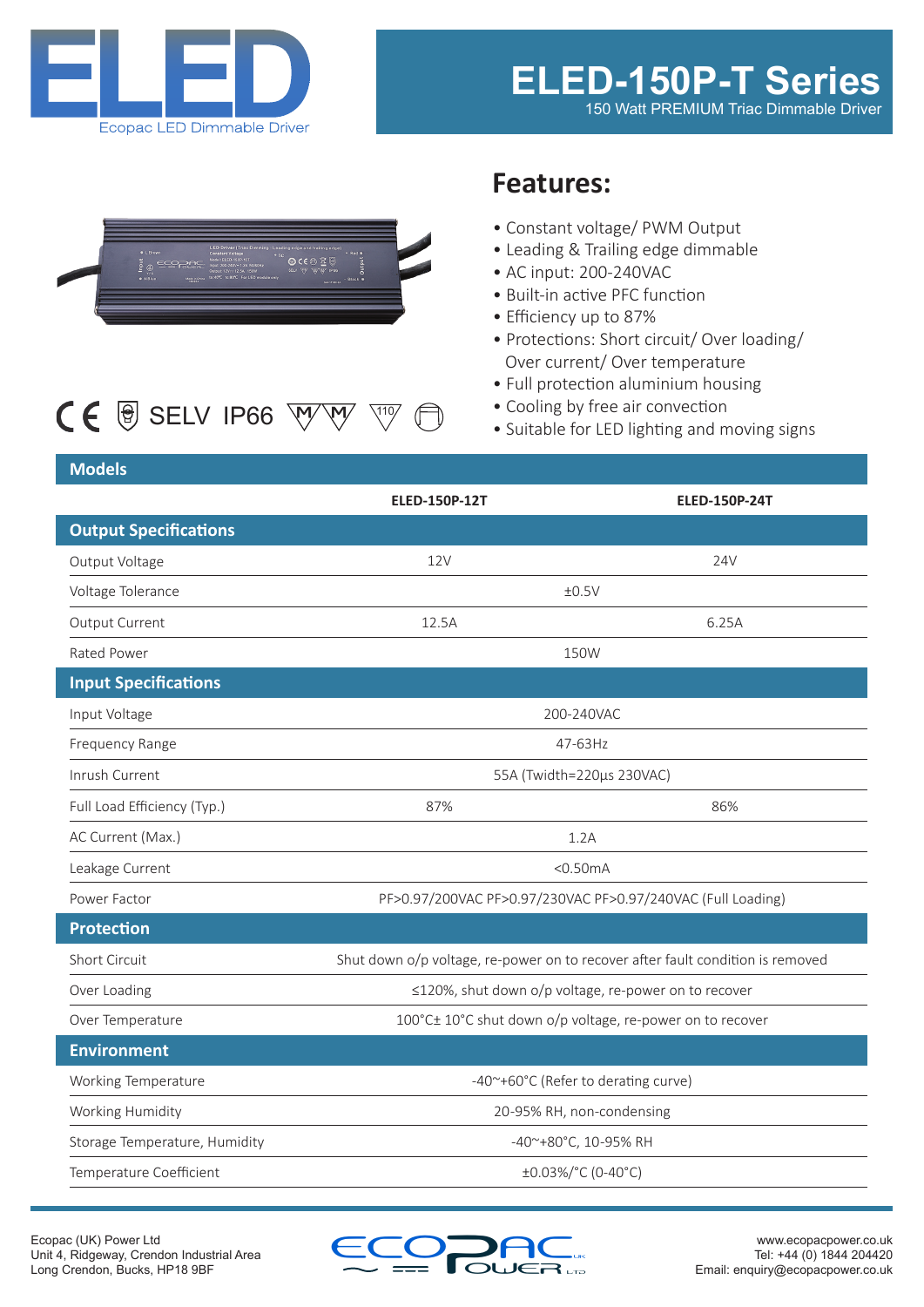

150 Watt PREMIUM Triac Dimmable Driver

| <b>Environment</b>               |                                                                        |  |
|----------------------------------|------------------------------------------------------------------------|--|
| Vibration                        | 10-500Hz, 5G 12min./ 1 cycle, period for 72min.each along X, Y, Z axes |  |
| <b>Safety &amp; EMC</b>          |                                                                        |  |
| Safety standards                 | EN61347-1, EN61347-2-13                                                |  |
| Withstand Voltage                | I/P-O/P:3.75KVAC I/P-FG:1.88KVAC O/P-FG:0.5KVAC                        |  |
| <b>Isolation Resistance</b>      | I/P-O/P I/P-FG O/P-FG: 100ΜΩ/500VDC/25°C/70%RH                         |  |
| <b>EMC</b> Emission              | Compliance to EN55015, EN61000-3-2, 3 (>60%load)                       |  |
| <b>EMC</b> Immunity              | EN61000-4-2,3,4,5,6,11, EN61547                                        |  |
| <b>Other Specifications</b>      |                                                                        |  |
| Weight                           | $1.45$ kg                                                              |  |
| Size                             | 265 x 78 x 47 mm                                                       |  |
| Packing                          | 265 x 83 x 65 mm (inner box), 340 x 280 x 185 mm (10PCS/CTN)           |  |
| <b>Mechanical Specifications</b> |                                                                        |  |



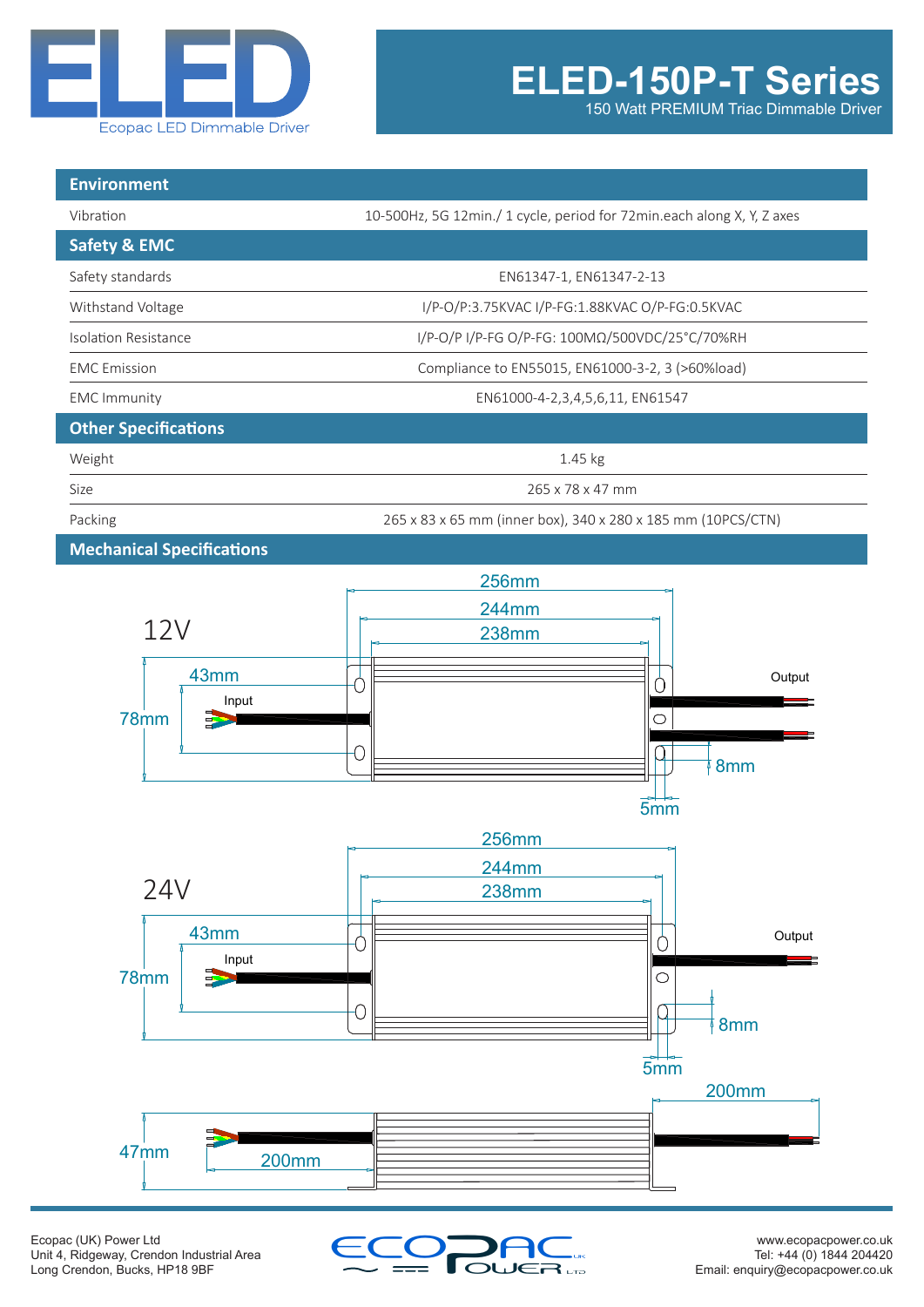

#### **Derating Curve**



# **Connecting Diagram**